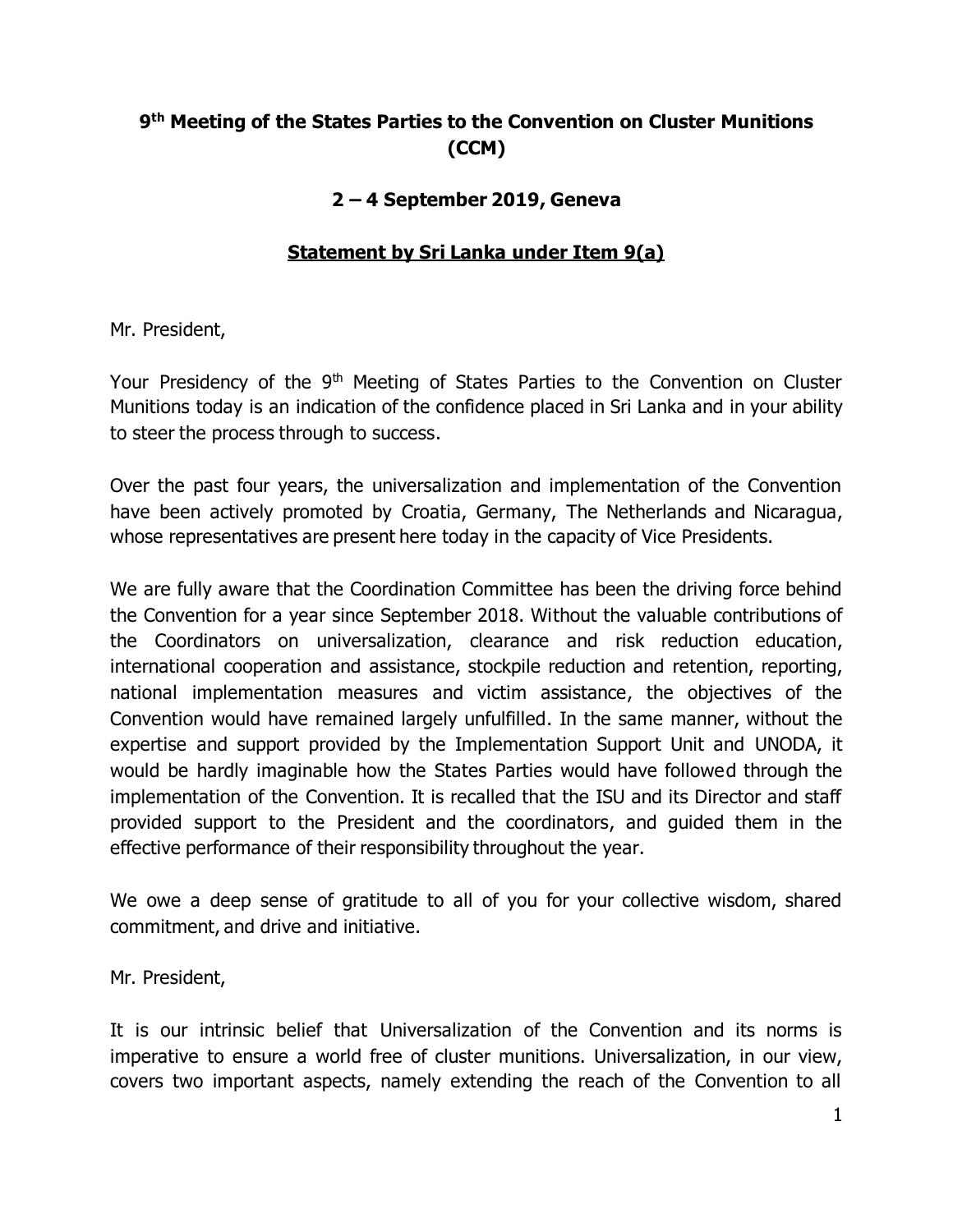countries, and enhancing its implementation within each country, that has become a State party.

In our efforts to extend the reach of the Convention, we are pleased that we have two newest State Parties since the conclusion of the  $8<sup>th</sup>$  Meeting of States Parties in 2018. Gambia and the Philippines, whose participation we warmly welcome today, ratified the Convention in December 2018 and January 2019 respectively.

On our part, over the past year, Sri Lanka has actively pursued the goal of Universalization, playing an active role of advocacy based on national experience. In October last year, Sri Lanka had organized a Universalization side event in New York coinciding with the UN General Assembly session. In June 2019, we were able to share our national experience with a group of non-State Parties at the South East Asia Regional Workshop on the CCM held in Manila, The Philippines. We stand ready to continue these efforts in the future.

## Mr. President,

Following a clear policy decision, Sri Lanka acceded to the CCM on  $1<sup>st</sup>$  March 2018, soon after our accession to the Anti-Personnel Mine Ban Convention in December 2017. This was a strong manifestation of Sri Lanka's political will, commitment and perseverance to achieve tangible results in humanitarian disarmament and the Sri Lanka military was fully behind this decision to subscribe to and implement the Convention. In this regard, we also recall the encouragement of our international partners and other stakeholders.

In keeping with the provisions of the Convention, which entered into force for Sri Lanka in September 2018, we have ensured the timely submission of our initial transparency report in February 2019. Preparations for this transparency report provided an opportunity for all relevant actors in Sri Lanka to reflect on the priorities, future measures and way forward in implementing specific provisions of the Convention. This was a learning experience given that our accession to the Convention came in the wake of our decision to ratify the Anti-Personnel Mine Ban Convention.

In complying with our reporting obligations, we would be guided by the spirit of the Convention, including all thematic areas covered. An area that has been identified for further consideration is exploring through our internal processes, whether a separate legal enactment to give effect to the Convention is required, or adequate legal provisions already exist, to enable the implementation of all Convention related